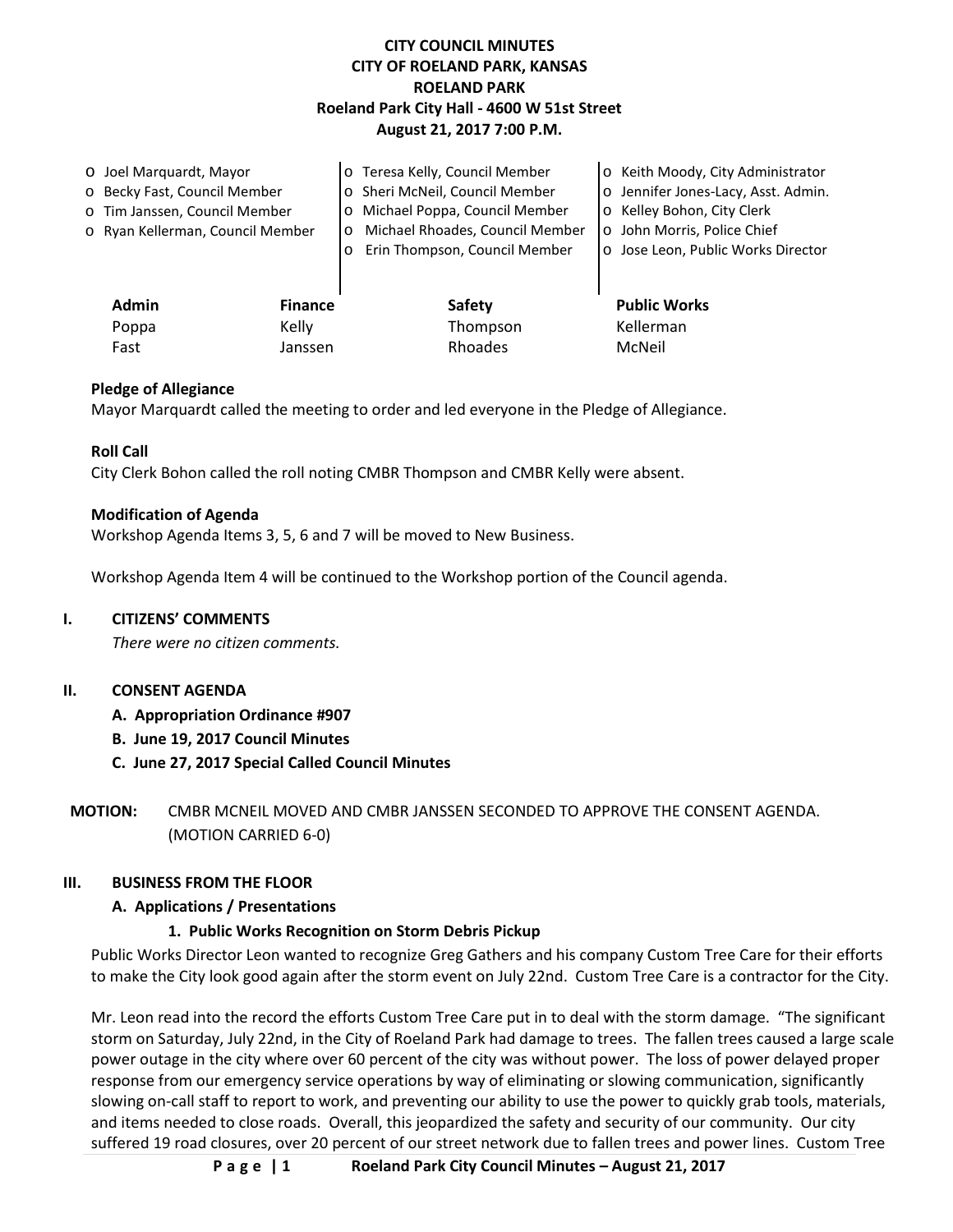Care was called in to assist with tree removals around midnight on July 22nd. They tirelessly worked through the night and morning to have all but four roads open to traffic for traffic to continue by the following afternoon. The four remaining roads had power lines to be shut down before they could continue the efforts. Custom Tree Care's effort to open all roads was completed by the afternoon of Wednesday, July 26th. The same week Custom Tree Care worked with staff to develop the city-wide tree debris pickup program for fallen trees which heavily impacted private property. They began their efforts on July 29th and continued through August 1st. Overall, their efforts removed a total of over 4,000 cubic yards of tree debris in the City of Roeland Park. I would like to take a moment to share our appreciation to Greg Gathers and Custom Tree Care for their efforts in helping the City of Roeland Park to become one of the first, if not the first community in northeast Johnson County to have our city-wide debris pickup program completed."

# (Applause)

Before presenting the plaque, Mayor Marquardt read the inscription, "With our greatest appreciation, we recognize the outstanding effort and response by Custom Tree Care on July 22, 2017, and thereafter to help clean up our City."

(Presentation of plaque and applause)

Public Works Director Leon said following the work done by Custom Care his staff jumped in and finished the work. He said it is difficult to change gears from doing street work to then stop and pick up limbs and branches from someone's yard. It took his team about a day and a half to clean up the city.

When Mr. Leon came to Roeland Park he implemented department values that include integrity, dedication, customer service, high expectations and adaptability. He also wanted to recognize his staff for really living their values in Public Works. Two Public Works employees, Donnie Scharff and Daniel Vandenbose, were present to receive certificates from Public Works Director Leon for living the values in Public Works for the July 2017 storm debris cleanup.

(Applause)

Mayor Marquardt thanked Mr. Leon and his staff. He said he receives compliments on how the City looks and how well things are done. He said a lot of times they're not directly involved in a lot of the things they receive compliments on, so Mayor Marquardt thanked them for "making us look good."

# **2. Committee Report Arts – Marek Gliniecki**

Marek Gliniecki, Chair of the Arts Advisory Committee, presented the Council with some works of art that decisions need to be made with what to do with them. First, there is a need to move the Tetrahedron sculpture located at the corner of Johnson Drive and Roe where utility work is to begin. The City asked for a recommendation where to move the sculpture and the Arts Committee recommended the area by Aldi's. Mr. Gliniecki inquired who would be relocating the art.

City Administrator Moody said the anticipation is for the City to move it themselves. Mr. Gliniecki said he would like to work with the City in the next few days to select a position for it.

CMBR Fast said one of the things they had discussed previously was getting rid of some of the old art and looking to replace it with new fresh art, especially with the reconstruction of Roe 2020. She felt they should only keep the ones they prize the most.

Mr. Gliniecki said the Arts Committee does not disagree with that and that is what the committee has been working on as they are trying to develop a focus about what they want as public art for the City. He said most of the pieces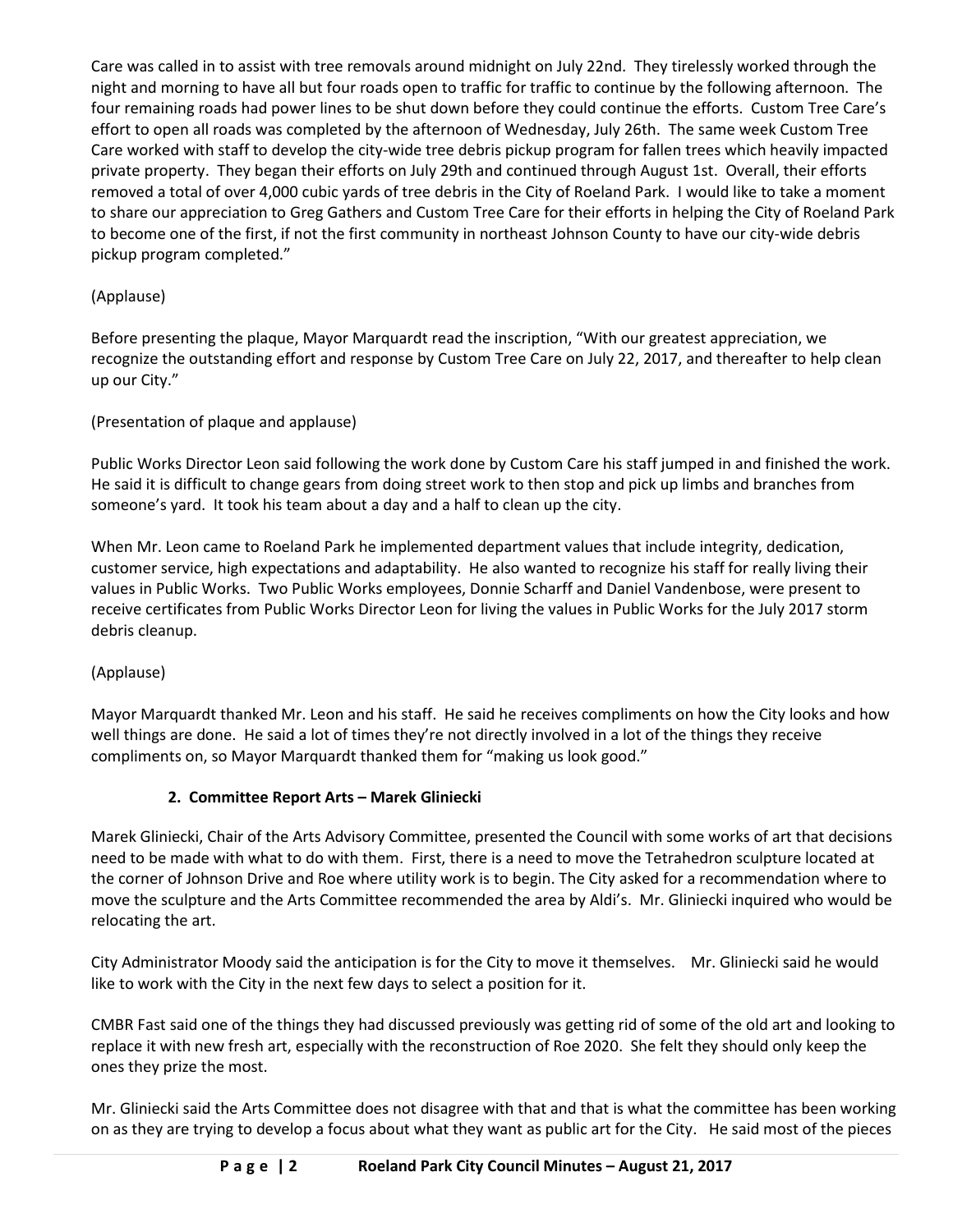seem to belong to John Northington and they have had difficulty getting in contact with him. It does seem, however, that he has been putting the artwork up on an online gallery which indicates that he wants to sell them. The Arts Committee needs to clarify that as to their ownership and at some point they'll have to make a decision what to do with those pieces.

CMBR Fast is not supportive of moving it to a permanent home near Aldi's, but would support moving it to the Public Works building.

CMBR Poppa said the piece can be moved due to the utility work, but it cannot be decommissioned or taken out of rotation due to VARA (Visual Artists Rights Act).

Mr. Gliniecki said the Arts Committee has been asked to make a decision and they've made a recommendation and is for staff and/or Council to make a final decision.

CMBR Fast would like more legal interpretation on what it means to have public viewing.

Mayor Marquardt said he could not imagine that because they have a piece of art in their possession that means they have to show it. He doesn't believe they can destroy it, but doesn't feel it needs to be on display.

It was agreed to continue the discussion of handling the art to New Business, Disposition and Relocation of Public Art.

Mr. Gliniecki continued with his report. The committee would like to keep the bench on Roe. It is an untitled work on the median strip. The supports seem to have been hit or damaged in some way and it has shifted and the timber supports have deteriorated. He would like to get an estimate on what it would be to restore it and to leave it in its original position.

CMBR McNeil asked if the committee has discussed the "steel tree." Mr. Gliniecki said the City Administrator was looking into the cost of restoring the finish and stabilizing the base.

Mr. Gliniecki said the committee would like to remove the Tim Morales sculpture, which is the big white hoop with the balls on the end. They would like the City to start the process for the requisition disposal of City property. They have not received the paperwork back from the artist, but would like to start that as soon as possible to have the space for other art.

CMBR Rhoades said if possible he would like to see any monies from the sale of the art not be put in the General Fund, but held for the purchase of new art.

Mr. Gliniecki thanked CMBR Rhoades for that suggestion.

### **IV. MAYOR'S REPORT**

### **A. Proclamation – Diaper Needs Awareness Week**

CMBR Poppa read the proclamation for Diaper Needs Awareness Week into the record.

**MOTION:** CMBR POPPA MOVED AND CMBR MCNEIL SECONDED TO APPROVE THE PROCLAMATION FOR DIAPER NEEDS AWARENESS WEEK (MOTION CARRIED 6-0).

### **V. WORKSHOP AND COMMITTEE REPORTS**

### **A. Workshop Summary**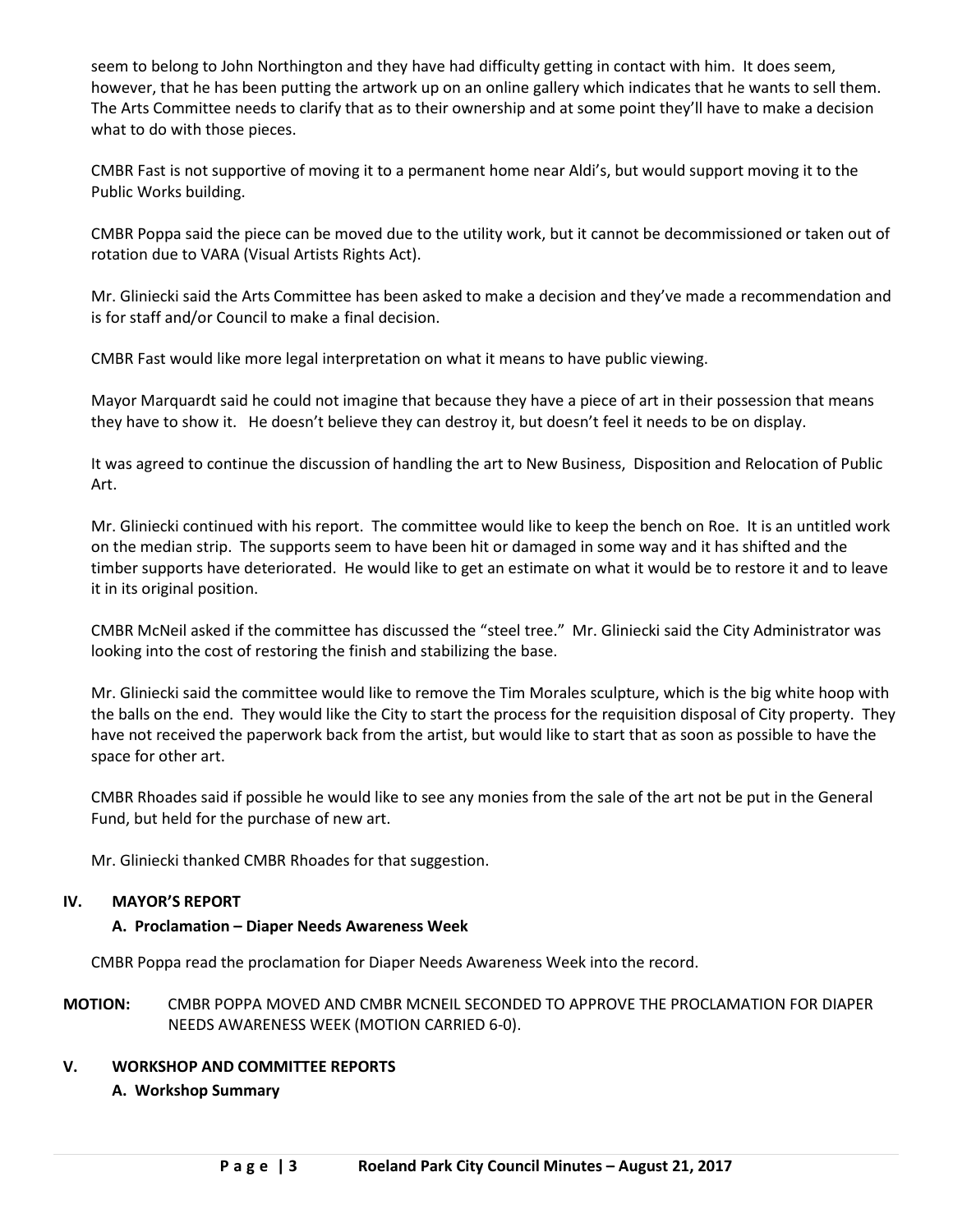CMBR Fast provided the report from the August  $7<sup>th</sup>$  Workshop where they discussed the logo design and theme. Verio presented their second draft and continue to define and refine the City's brand logo. Also discussed was the sale of Lot 6 at Bella Roe. CMBR Poppa said he would like to be a voting delegate at the League of Kansas Municipalities conference. The Boulevard Apartments have agreed to the permanent bike trail easement at Nall Park. City Administrator Moody presented an update on tennis court replacement and Council agreed to go for a bid to replace the tennis court at R Park. Currently staff is working on a grant for the tennis court. There was discussion of the Rocks retaining wall, the sanitary sewer realignment and stormwater detention, and will be discussed further under New Business. There was agreement to the extension of the cell phone tower lease agreement. There are three providers on that tower and they will continue to pay the same rate. This will be vote on in New Business.

### **VI. REPORTS OF CITY LIAISONS**

*There were no reports given.* 

### **VII. UNFINISHED BUSINESS**

*There was no unfinished business to discuss.* 

### **VIII. NEW BUSINESS**

The Governing Body agreed to discuss Items D, C, and E in that order as there were guests to speak on these items.

### **A. Bike Trail Easement**

City Administrator Moody presented the bike trail easement from the Boulevard Apartments for Nall Park. It is a permanent easement and has no cost to the City, and paves the way for them to move forward with completing the multi-use trail, an objective for 2017.

### **MOTION:** CMBR POPPA MOVED AND CMBR JANSSEN SECONDED TO APPROVE THE BIKE TRAIL EASEMENT BETWEEN THE CITY OF ROELAND PARK AND THE BOULEVARD APARTMENT PROPERTY OWNERS. (MOTION CARRIED 6-0)

### **B. Grading, Retaining Wall and Sanitary Sewer Work at the Rocks**

City Administrator Moody received cost estimates for the sanitary sewer work modifying the existing sewer in its current alignment. He would like approval from the Council to do the sanitary sewer work and the cost is well within the resources available in TIF-3. They will, however, continue to gather cost estimates on the stormwater detention and the sanitary sewer. After those estimates come back, Council will have discussion if they want to do any more work. The retaining wall and the regional detention are projects that can be changed to fit within the resources available.

When the Governing Body approved spending of up to \$1,150,000 on the Pyramid Construction contract it included the stabilization of the caves, anticipated retaining wall and potentially additional rock excavation. There has been no additional rock excavation, so it is still at the \$820,000 base price. The retaining wall is more than what was originally estimated because it is larger than they anticipated. Originally, they did not know the quantity, but they did get a fixed per unit price included in the original contract.

City Administrator Moody asked for clarification on the record to do the sanitary sewer work because up to this point the motion didn't anticipate sanitary sewer work.

**MOTION:** CMBR POPPA MOVED AND CMBR RHOADES SECONDED TO GIVE AUTHORIZATION TO PROCEED WITH SANITARY SEWER WORK WHICH IS WITHIN THE RESOURCES OF THE TIF. (MOTION CARRIED 6-0)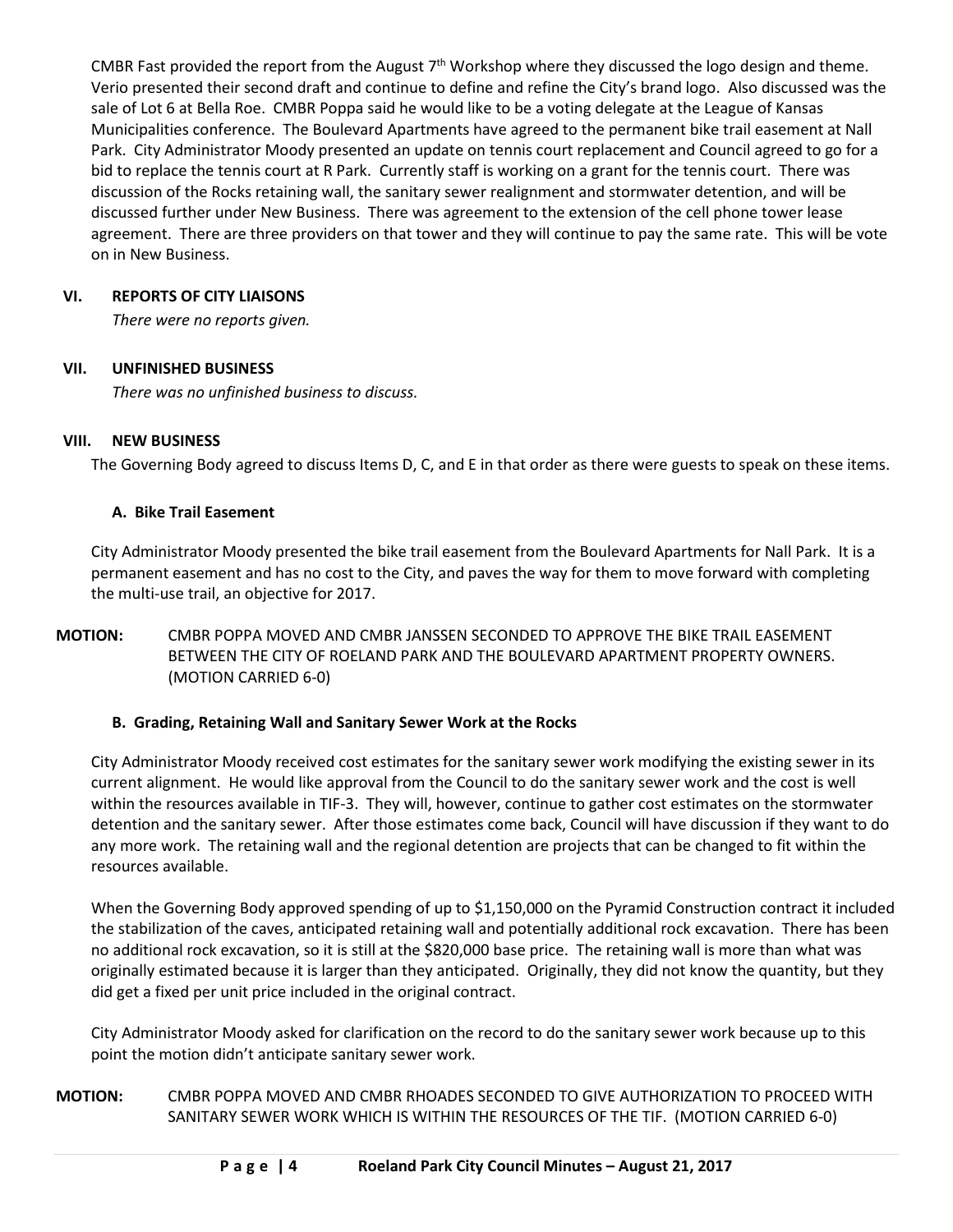CMBR McNeil asked if they do the sanitary sewer work and then need to lower the electric conduit underground will it undo the sewer work.

City Administrator Moody said the electric conduit is already in the ground. They talked with KCP&L about lowering the conduit for the electric because that would have allowed them to have a more gradual ground level on that driveway connecting Lot 2 and Lot 3 together. The cost associated with doing that is beyond the resources available in the TIF, so that concept has been abandoned. All the work the City is anticipating is the sanitary sewer work, and possibly a retention wall and a regional detention facility. Sanitary sewer work is a requirement of Johnson County Wastewater because of the grading and additional dirt to be placed on top of their sewer system.

CMBR Poppa said that it was the consensus of the Ad Hoc Development Committee to recommend the authorization of the sanitary sewer work to the Council as well.

### **C. Approval of Easements – NE Johnson and Roe Property**

City Administrator Moody said there are three easements related to utility extensions across the property the City owns at the northeast corner. One is for a permanent sanitary sewer easement, the second is for a permanent storm sewer easement, and then the third is a temporary construction easement. These are improvements that are being completed to serve the property at the northwest corner. The realignments were anticipated to occur and they have coordinated with the engineers for the northwest corner site to put in place the improvements, so that they are in the alignment that the City wants them to be in. For the sanitary sewer, they had stubs put into the new manholes that are being placed, so the structures won't have to be modified when the City's property is ready to be developed. The savings for doing this is \$50,000 and adds value to the lot they own.

CMBR McNeil asked if it would improve the land \$50,000. City Administrator Moody said he believed it would.

Mr. Brent Hall, representative from Commerce Bank, said they want to begin work as soon as they can.

# **MOTION:** CMBR JANSSEN MOVED AND CMBR POPPA SECONDED TO APPROVE THE TEMPORARY CONSTRUCTION EASEMENT, SANITARY AND STORM EASEMENT AS PRESENTED. (MOTION CARRIED 6-0)

# **D. Larkin, Lamp, Rynearson Task Agreement 6 – Stormwater Repair, Design and Inspection**

Public Works Director Leon addressed the failed corrugated metal pipe off Roeland Drive to 57<sup>th</sup> Street. He said staff has worked with Larkin to develop some alternatives. Specifically they are asking the Governing Body to approve Alternative #2, the task order which provides for a more permanent repair for the failed pipe sections directly behind the rear yards, and also a failed section further up the road. CMBR Kellerman questioned the cost of the design of the project.

Dan Miller with Larkin, Lamp Rynearson stated there is field work to be completed. There had been a field check in 2010 and the easements had not been completed and had not been signed off on. The original surveyors are not around any longer and they need to confirm the easements. There have also been some changes in the field. His \$18,800 design fee allows for enough field work to verify the easements and do a little bit of topographical work. He's hoping the previous survey work was good because he's relying on it.

### *Public Comment:*

**Tom Madigan** (5316 W. 49th Terr.) Mr. Madigan said as a resident of Storm District RC-1214, he's very aware of storm sewers. He said he does not know why the City would want to take a band-aid approach to this project when it could fail again in a year. He supports the third option to replace the entire pipe and eliminate the problem.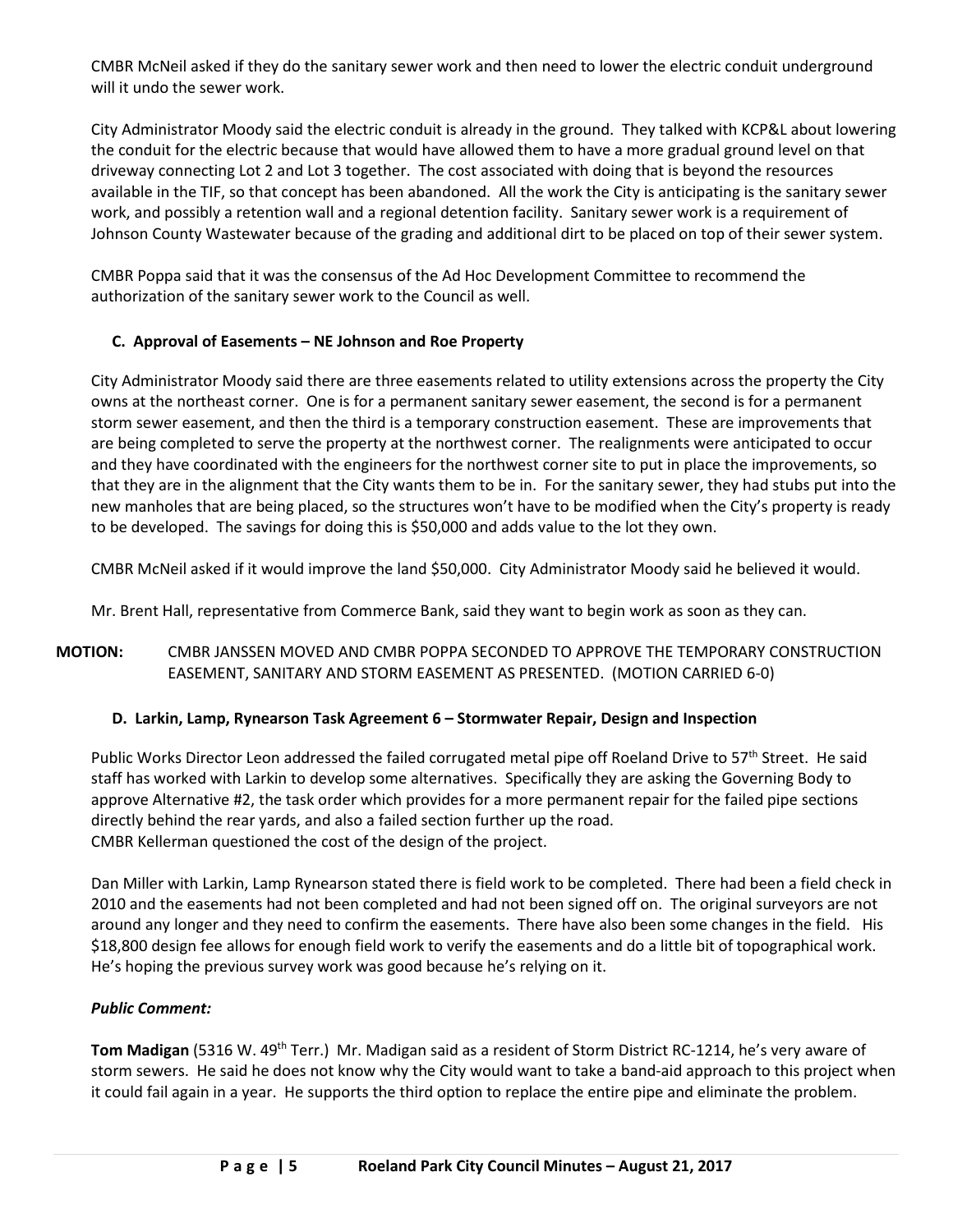CMBR Rhoades asked what the possibility is of having this approved for federal relief. City Administrator Moody said they have included the replacement cost of this segment in the FEMA reimbursement request that was submitted. They will not know for some time if FEMA approves the request because it is combined with the county request.

Public Works Director Leon said he has presented this project to SMAC and the earliest they would be able to get funding for this would be 2019, which is the primary reason for not doing the entire project now as they could get those funds later. Also SMAC as a rule does not reimburse for stormwater repairs already completed.

City Administrator Moody said the question tonight is how they want to address this project, but how it is funded can be addressed later. The City has the resources to pay for the project now to get it complete. It is estimated to be \$131,000 total to include engineering and construction. Mr. Moody said this is a maintenance problem and in his opinion should be paid for through the resources that are used to pay for other storm sewer maintenance which is through sales tax or property taxes.

CMBR Rhoades would like to have the full project discussed further at a future meeting.

- **MOTION:** CMBR POPPA MOVED AND CMBR MCNEIL SECONDED TO AMEND THE ORIGINAL MOTION AS THIS IS A TIME SENSITIVE PROJECT TO INCLUDE THE MODIFIED BID PROCESS AS STATED BY THE CITY ADMINISTRATOR FOR THE PURPOSE OF SOLICITING CONSTRUCTION BIDS (MOTION CARRIED 6-0)
- **MOTION:** CMBR FAST MOVED AND CMBR POPPA SECONDED TO CALL THE QUESTION. (MOTION CARRIED 4-2)

### **POLL THE COUNCIL**

Fast - Y McNeil - Y Janssen - N Rhoades - N Kellerman - Y Poppa - Y

**MOTION:** CMBR FAST MOVED AND CMBR POPPA SECONDED TO APPROVE LARKIN, LAMP RYNEARSON TASK AGREEMENT 6 TO DESIGN AND INSPECT ALTERNATIVE #2 FOR THE REMOVAL AND REPLACEMENT OF THE FAILED CORRUGATED METAL PIPE IN THE REAR YARDS OF 5635 AND 5641 ROELAND DRIVE AT AN AMOUNT NOT TO EXCEED \$18,800. (MOTION CARRIED 6-0)

### **POLL THE COUNCIL**

Fast - Y McNeil - Y Janssen - Y Rhoades - Y Kellerman - Y Poppa - Y

CMBR Rhoades said he is appalled that they are not allowing a resident to speak when basically this entire project is in his yard.

CMBR Janssen and CMBR McNeil said they completely agreed with Mr. Rhoades' comments.

Mayor Marquardt said if someone had wanted to make a motion to allow the resident to speak they could have done that, but otherwise he is following the rules that the Governing Body has all agreed to on how to conduct their meetings.

### **MOTION:** CMBR MCNEIL MOVED AND CMBR JANSSEN SECONDED TO ALLOW THE RESIDENT TO SPEAK FOR TWO MINUTES. (MOTION CARRIED 6-0)

### *Public Comment:*

**Larry Schulte** (5641 Roeland) Mr. Schulte said he appreciates Mr. Leon and the response the City has done so far in moving forward. He did say more rain is coming and the dirt is moving downstream, so he would appreciate the City moving as fast as they can. He said that fixing the problem permanently is the best way.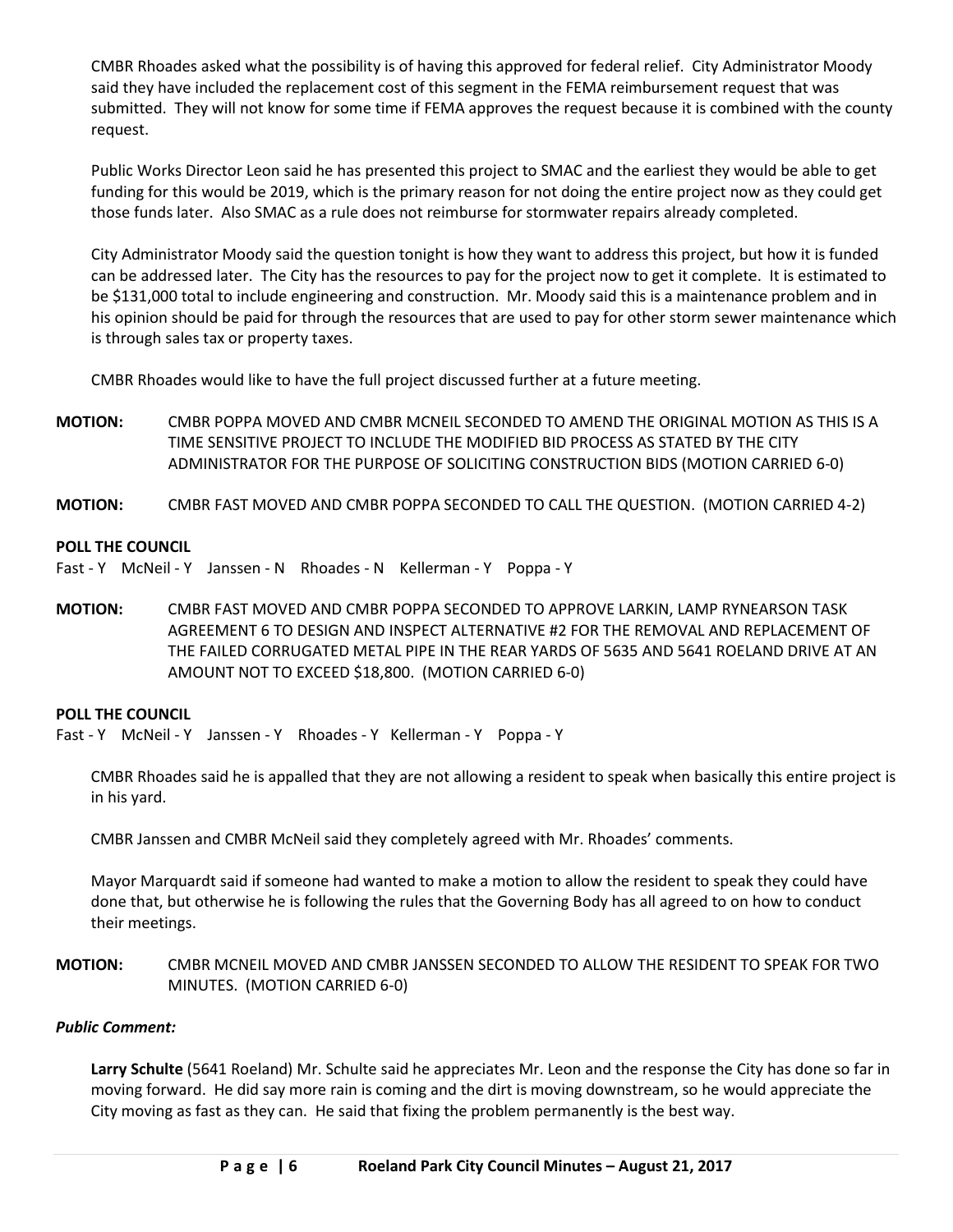CMBR Kellerman asked how quickly they could move on this. City Administrator Moody said the Workshop will be delayed because of the holiday to September 11. If they can get prices back by then, they can have a special meeting just for this issue.

# **E. Disposition and Relocation of Public Art**

City Administrator Moody said two items included on the agenda are the relocation place for the art currently located at the northeast corner of Johnson Drive and Roe (Tetrahedron), and their consent to sell the piece of art that's unnamed (Tim Morales' artwork) at the northeast corner of Roe Boulevard and 48<sup>th</sup> Street.

Marek Gliniecki, Chairman of the Arts Committee, would recommend moving the Tetrahedron to the green area peninsula between Roe Lane and County Line Road.

CMBR Fast reiterated her earlier comments that she is against moving it there as it is a great location for another piece of art and it is time to dispose of this one. She said this is a great entry-point into the City and doesn't want to see an old piece of art there. They should look at planning and budgeting for new pieces.

CMBR McNeil would like to keep the Tetrahedron because it's still nice and they do not have the budget to get new pieces.

City Administrator Moody said there is \$5,000 in the budget for 2017, which is all still available, and in 2018, the budget includes \$10,000 for art.

CMBR Poppa clarified that the \$5,000 was for maintenance and repair of art, not for new art. City Administrator Moody said the money for 2018 could be spent for new art. CMBR Poppa said he would not want to get rid of Tetrahedron, but recognized that it does need to move.

Mr. Gliniecki said he would like to see an estimate for moving it. It is constructed of solid concrete with steel and is not hollow.

Mr. Gliniecki also said it is important for the Arts Committee to have a timeline for when the Roe 2020 project will start since they need to know which pieces they need to move and focus on disposing of ones that they no longer want. He also supported Ms. Fast's position of not moving artwork only to find they no longer wanted it in the City.

There was discussion with the original agreements made with the artists that if they do not remove their artwork within a certain period of time it becomes the property of the City.

CMBR Fast said it was not the intended goal to have these pieces for life. She does hate to spend the money to move the items especially when they do not have the vision for their art plan.

Mayor Marquardt said at this point they really haven't thought this through, but does not believe they have a lot of places in Roeland Park for work this size. He personally likes the Tetrahedron. He thinks it's interesting and longlasting. He also agrees with Ms. Fast in that they need to have new art and to keep it rotating. He acknowledged Mr. Northington (Tetrahedron artist) gave them a lot of stuff, which is a great for a time being, but he does not want to see Roeland Park become this artist's display space.

Mr. Gliniecki said that is the committee's opinion that they do not want to be his home gallery for much longer.

CMBR McNeil said if the City truly does own the art could they then auction it off to benefit the City for more art.

Mayor Marquardt said the art pieces have always been for sale in general, but no one knows it.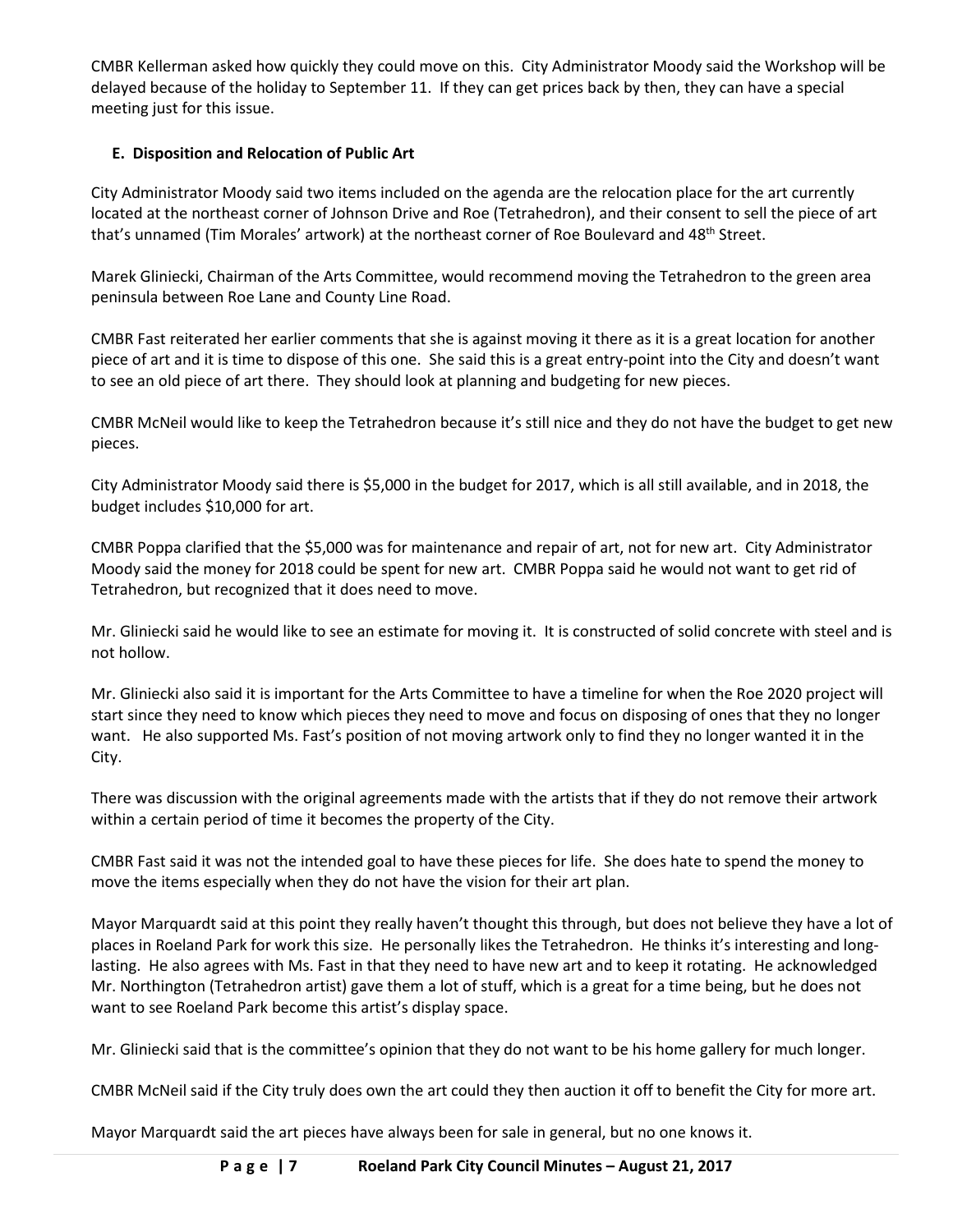Mr. Gliniecki said he believes by now the City has certain rights to them, but he does not want to get into litigation with him over it and would like it clarified.

Mayor Marquardt asked if the agreements were somewhere on file. City Administrator Moody didn't know, but they would look for them.

CMBR McNeil said if it is true that it is now the City's property to maybe give Mr. Northington a notice to pick it up.

CMBR Poppa would like to get an opinion from counsel on VARA (Visual Artists Rights Act) for any upcoming discussions on this. Attorney Krstulic said she was not prepared to answer that tonight, but she will look into it. CMBR Poppa said they need to know what they can do with the pieces without infringing on the rights of the artist.

**MOTION:** CMBR RHOADES MOVED AND CMBR POPPA SECONDED TO USE THE ART COMMITTEE'S RECOMMENDATION TO RELOCATE THE PUBLIC ART TITLED "TETRAHEDRON" AT THE NORTHEAST CORNER OF JOHNSON AND ROE TO A NEW LOCATION ROUGHLY BETWEEN COUNTY LINE ROAD AND ROE LANE. (MOTION CARRIED 6-0)

With regard to Mr. Morales' piece, Mr. Gliniecki said they will put the item up for sale and if there is no interest they will sell it for scrap.

CMBR McNeil asked how soon the Tetrahedron needs to be moved. If they found out the City owned it could they put it up for sale and maybe not even have to move it.

**MOTION:** CMBR POPPA MOVED AND CMBR RHOADES SECONDED TO APPROVE THE DISPOSAL OF THE PUBLIC ART LOCATED AT THE NORTHEAST CORNER OF ROE AND WEST 47<sup>TH</sup> STREET AND ANY PROCEEDS FROM THE SALE OF THE UNTITLED ART PIECE BE PUT INTO A FUND FOR THE PURCHASE OF NEW ART FOR THE CITY. (MOTION CARRIED 5-1)

Mayor Marquardt thanked Mr. Gliniecki for all his work.

### **IX. ORDINANCES AND RESOLUTIONS**

### **A. Resolution 654 – Expansion of the Boundaries of the Consolidated Main Sewer**

**MOTION:** CMBR POPPA MOVED AND CMBR MCNEIL SECONDED TO APPROVE RESOLUTION 654, EXPANSION OF THE BOUNDARIES OF THE CONSOLIDATED MAIN SEWER AS SUBMITTED. (MOTION CARRIED 6-0)

### **B. Yearly Review of Uniform Standard Traffic Ordinance (STO) 954 and Uniform Public Offense Codes (UPOC) 955**

Police Chief John Morris presented Ordinance 954 and Ordinance 955 to be incorporated by reference to the Uniform Public Offense Code. Ordinance 954 is Standard Traffic Ordinance for Kansas Cities. He asked that the Governing Body adopt their new traffic code and their new Uniform Public Offense Code Ordinance 945 and Ordinance 955.

### **MOTION:** CMBR JANSSEN MOVED AND CMBR MCNEIL SECONDED TO APPROVE ORDINANCE 954 AND THE STATE TRAFFIC ORDINANCE AND ORDINANCE 955, UNIFORM PUBLIC OFFENSE CODE. (MOTION CARRIED 6-0)

### **X. WORKSHOP ITEMS**

### **A. Agreement with Urban Bike Trail**